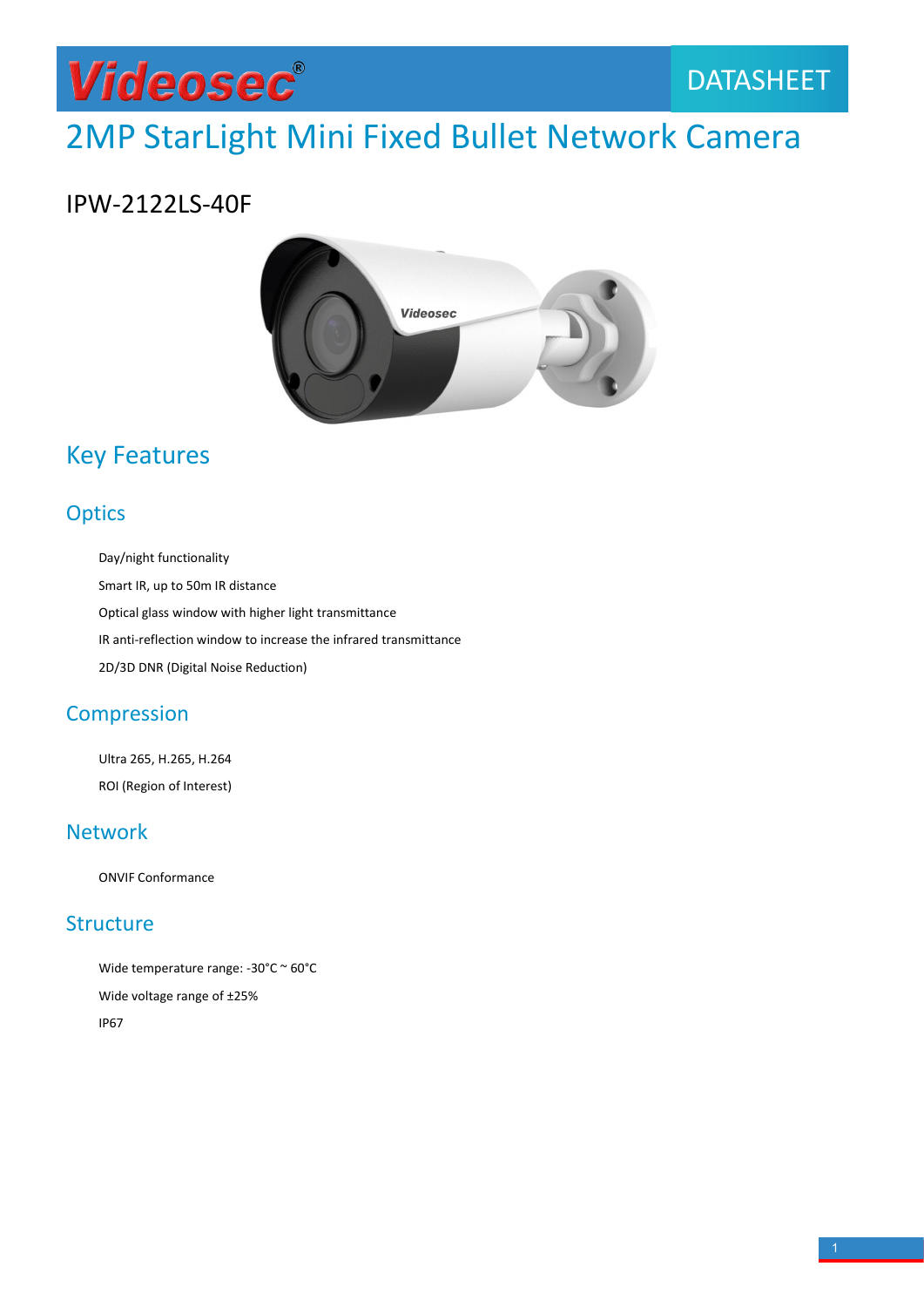# Specifications

| <b>Videosec</b> ®                 |                                                                                                                    |                         |  |             |               |  | <b>DATASHEET</b>                        |  |
|-----------------------------------|--------------------------------------------------------------------------------------------------------------------|-------------------------|--|-------------|---------------|--|-----------------------------------------|--|
| <b>Specifications</b>             |                                                                                                                    |                         |  |             |               |  |                                         |  |
|                                   | <b>IPW-2122LS-40F</b>                                                                                              |                         |  |             |               |  |                                         |  |
| Camera                            |                                                                                                                    |                         |  |             |               |  |                                         |  |
| Sensor                            | 1/2.7", 2.0 megapixel, progressive scan, CMOS                                                                      |                         |  |             |               |  |                                         |  |
| Lens                              | 4.0mm@F1.6                                                                                                         |                         |  |             |               |  |                                         |  |
| <b>DORI Distance</b>              | Lens (mm)                                                                                                          | Detect (m)              |  | Observe (m) | Recognize (m) |  | Identify (m)                            |  |
|                                   | 2.8                                                                                                                | 42                      |  | 16.8        | 8.4           |  | 4.2                                     |  |
|                                   | 4.0                                                                                                                | 60                      |  | 24          | 12            |  | 6                                       |  |
| Angle of view (H)                 | $86.5^\circ$                                                                                                       |                         |  |             |               |  |                                         |  |
| Angle of View (V)                 | $44.1^\circ$                                                                                                       |                         |  |             |               |  |                                         |  |
| Angle of View (O)                 | $106.4^\circ$                                                                                                      |                         |  |             |               |  |                                         |  |
| Adjustment angle                  | Pan: 0° ~ 360°                                                                                                     | Tilt: $0^{\circ}$ ~ 90° |  |             |               |  | Rotate: $0^{\circ} \approx 360^{\circ}$ |  |
| Shutter                           | Auto/Manual, 1 ~ 1/100000s                                                                                         |                         |  |             |               |  |                                         |  |
| Minimum Illumination              | Colour: 0.002Lux (F1.6, AGC ON)<br>OLux with IR                                                                    |                         |  |             |               |  |                                         |  |
| Day/Night                         | IR-cut filter with auto switch (ICR)                                                                               |                         |  |             |               |  |                                         |  |
| Digital noise reduction           | 2D/3D DNR                                                                                                          |                         |  |             |               |  |                                         |  |
| S/N                               | >52dB                                                                                                              |                         |  |             |               |  |                                         |  |
| IR Range                          | Up to 50m IR range                                                                                                 |                         |  |             |               |  |                                         |  |
| <b>WDR</b>                        | <b>DWDR</b>                                                                                                        |                         |  |             |               |  |                                         |  |
| Video                             |                                                                                                                    |                         |  |             |               |  |                                         |  |
| Video Compression                 | Ultra 265, H.265, H.264                                                                                            |                         |  |             |               |  |                                         |  |
| H.264 code profile                | Baseline profile, Main Profile, High Profile                                                                       |                         |  |             |               |  |                                         |  |
| Frame Rate                        | Main Stream: 2MP (1920*1080), Max 30fps;                                                                           |                         |  |             |               |  |                                         |  |
|                                   | Sub Stream: 4CIF (704*576), Max 30fps                                                                              |                         |  |             |               |  |                                         |  |
|                                   | Third Stream: CIF (352*288), Max 30fps                                                                             |                         |  |             |               |  |                                         |  |
| <b>HLC</b>                        | Supported                                                                                                          |                         |  |             |               |  |                                         |  |
| <b>BLC</b>                        | Supported                                                                                                          |                         |  |             |               |  |                                         |  |
| OSD<br>Privacy Mask               | Up to 8 OSDs<br>Up to 4 areas                                                                                      |                         |  |             |               |  |                                         |  |
| ROI                               | Up to 8 areas                                                                                                      |                         |  |             |               |  |                                         |  |
| <b>Motion Detection</b>           | Up to 4 areas                                                                                                      |                         |  |             |               |  |                                         |  |
| <b>Network</b>                    |                                                                                                                    |                         |  |             |               |  |                                         |  |
| Protocols                         |                                                                                                                    |                         |  |             |               |  |                                         |  |
| Compatible Integration            | IPv4, IGMP, ICMP, TCP, UDP, DHCP, RTP, RTSP, RTCP, DNS, DDNS, NTP, UPnP, HTTP<br>ONVIF (Profile S, Profile T), API |                         |  |             |               |  |                                         |  |
| Interface                         |                                                                                                                    |                         |  |             |               |  |                                         |  |
| Network                           | 10/100M Base-TX Ethernet                                                                                           |                         |  |             |               |  |                                         |  |
| General                           |                                                                                                                    |                         |  |             |               |  |                                         |  |
| Power                             | DC 12V±25%, PoE (IEEE 802.3af)                                                                                     |                         |  |             |               |  |                                         |  |
|                                   | Power consumption: Max 6W                                                                                          |                         |  |             |               |  |                                         |  |
|                                   | 191.3×72.6×70.9mm                                                                                                  |                         |  |             |               |  |                                         |  |
| Dimensions $(\emptyset \times H)$ |                                                                                                                    |                         |  |             |               |  |                                         |  |